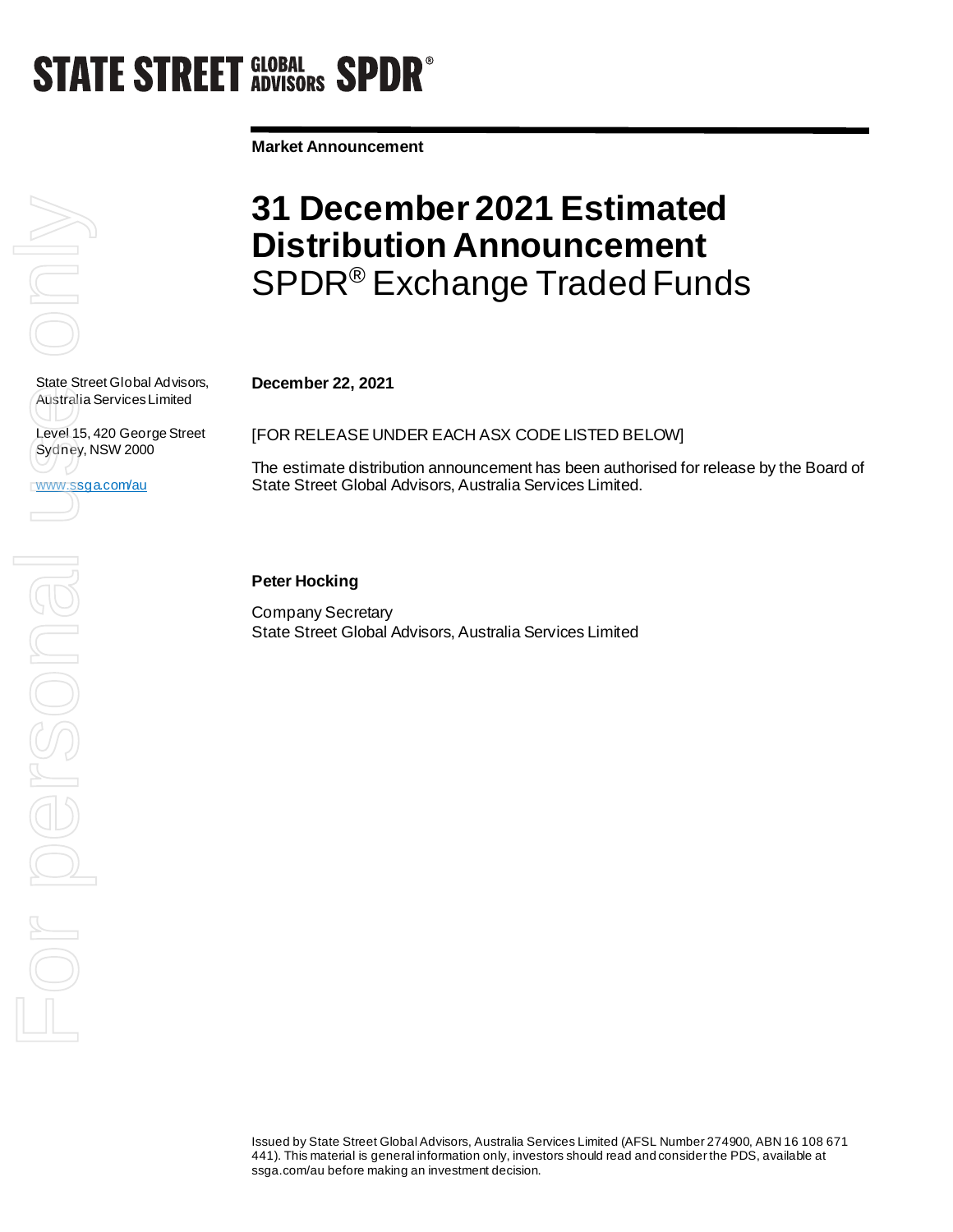### **STATE STREET GLOBAL SPDR<sup>®</sup>**

State Street Global Advisors, Australia Services Limited (ABN 16 108 671 441, AFSL No. 274900) is pleased to announce the following estimated distribution for the **SPDR Exchange Traded Funds** for the period ending 31 December 2021:

| <b>ASX</b><br>Code             | <b>Fund</b>                                         | Distribution -<br><b>Cents per Unit</b> |  |
|--------------------------------|-----------------------------------------------------|-----------------------------------------|--|
| <b>Australian Equities</b>     |                                                     |                                         |  |
| 0ZF                            | SPDR S&P/ASX 200 Financials EX-A REIT Fund          | 59.4455                                 |  |
| <b>OZR</b>                     | SPDR S&P/ASX 200 Resources Fund                     | 46.7726                                 |  |
| <b>SSO</b>                     | SPDR S&P/ASX Small Ordinaries Fund                  | 15.9297                                 |  |
| <b>STW</b>                     | SPDR S&P/ASX 200 Fund                               | 46.5772                                 |  |
| <b>SFY</b>                     | SPDR S&P/ASX 50 Fund                                | 41.5635                                 |  |
| <b>SLF</b>                     | SPDR S&P/ASX 200 Listed Property Fund               | 8.5333                                  |  |
| SYI                            | SPDR MSCI Australia Select High Dividend Yield Fund | 11.3228                                 |  |
| E200                           | SPDR S&P/ASX 200 ESG Fund                           | 19.9729                                 |  |
| <b>International Equities</b>  |                                                     |                                         |  |
| <b>DJRE</b>                    | SPDR Dow Jones Global Real Estate Fund              | 34.1846                                 |  |
| <b>WDIV</b>                    | SPDR S&P Global Dividend Fund                       | 33.1800                                 |  |
| <b>QMIX</b>                    | SPDR MSCI World Quality Mix Fund                    | 15.8535                                 |  |
| <b>Australian Fixed Income</b> |                                                     |                                         |  |
| <b>GOVT</b>                    | SPDR S&P/ASX Australian Government Bond Fund        | 10.6131                                 |  |
| <b>BOND</b>                    | SPDR S&P/ASX Australian Bond Fund                   | 8.7215                                  |  |

The estimated distribution cents per unit may change if applications or redemptions are received prior to the close of trading 30 December 2021. A subsequent announcement will be made to confirm the distribution. In this announcement, the breakdown of the distribution components will be provided.

Issued by State Street Global Advisors, Australia Services Limited (AFSL Number 274900, ABN 16 108 671 441). This material is general information only, investors should read and consider the PDS, available at ssga.com/au before making an investment decision.